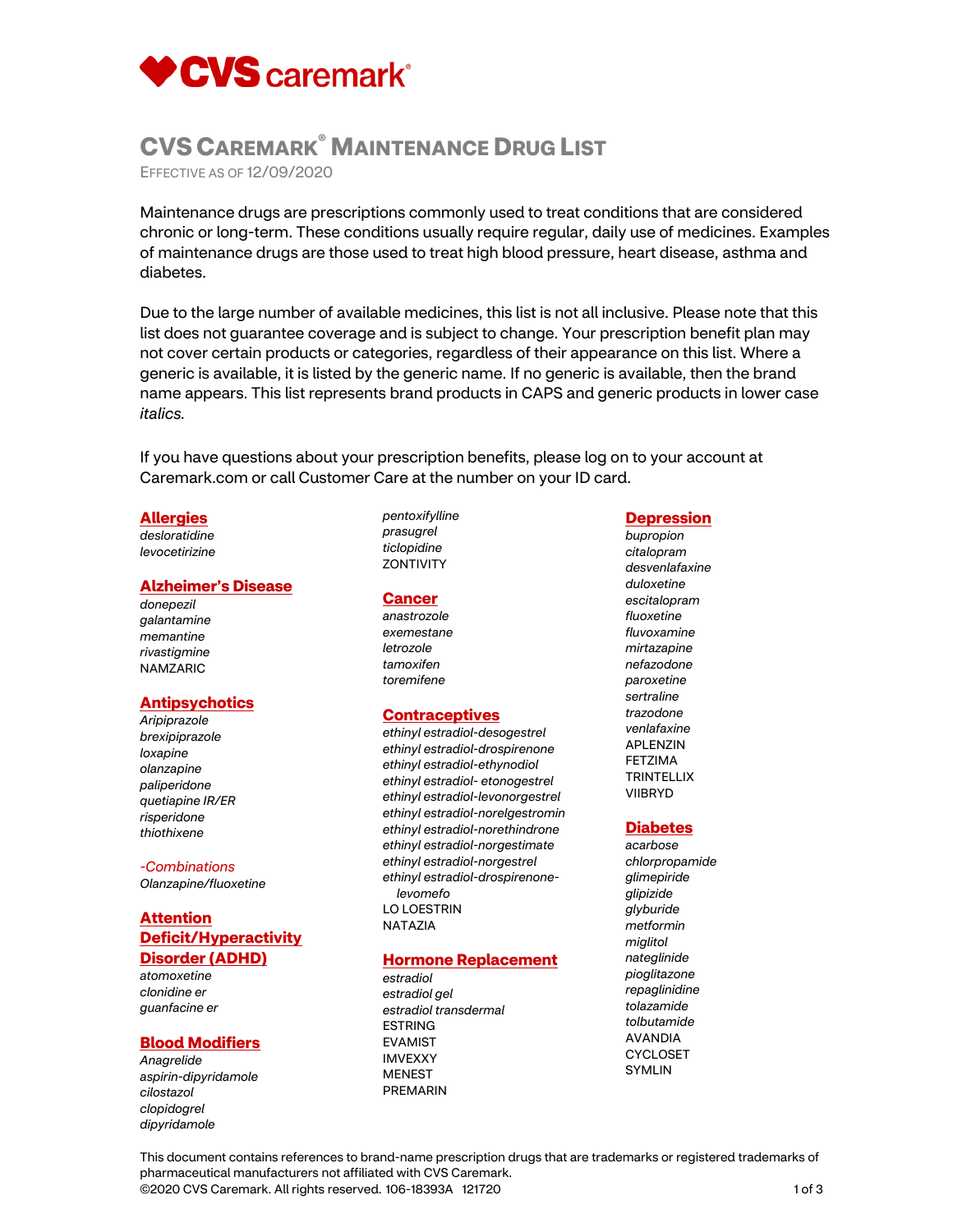

### *-Combinations*

*alogliptin/pioglitazone glipizide/metformin glyburide/metformin pioglitazone/glimepiride pioglitazone/metformin* 

# *-Test Strips/Lancets/Meters*

*glucose meter glucose test strip insulin pump insulin syringes and needles*  ALBUSTIX **CHEMSTRIPS** NOVA MAX PLUS KETONE

# **Digestive Enzymes**

*pancrelipase*  CREON PANCREAZE ZENPEP

# **Diuretics**

*acetazolamide amiloride chlorthalidone dyrenium hydrochlorothiazide (hctz) methazolamide spironolactone* 

# *-Combinations*

*hctz/spironolactone hctz/triamterene* 

# **Enlarged Prostate**

*Alfuzosin Dutasteride dutasteride/tamsulosin finasteride silodosin tamsulosin terazosin*  CARDURA XL

# **Glaucoma**

*betaxolol bimatoprost brimonidine carbachol carteolol dorzolamide latanoprost levobunolol methazolamide metipranolol phospholine timolol travoprost*  AZOPT LUMIGAN

# ZIOPTAN

# *-Combinations*

*dorzolamide/timolol*  COMBIGAN

# **Gout**

*allopurinol probenecid/colchicine* 

# **Heart Disease & High Blood Pressure**

*-Angiotensin-Converting-Enzyme (ACE) Inhibitors benazepril captopril enalapril fosinopril lisinopril moexipril perindopril quinapril ramipril* 

# *-Angiotensin II Receptor*

### *Antagonists*

*trandolapril* 

*candesartan eprosartan irbesartan losartan telmisartan valsartan*  EDARBI

### *-Antiarrhythmics*

*amiodarone disopyramide flecainide mexiletine propafenone quinidine gluconate quinidine sulfate*  MULTAQ

### *-Beta Blockers*

*acebutolol atenolol betaxolol bisoprolol carvedilol labetalol levatol metoprolol nadolol pindolol propranolol sotalol timolol*  BYSTOLIC

# *-Calcium Channel Blockers*

*amlodipine diltiazem felodipine isradipine nicardipine nifedipine nisoldipine verapamil* 

### *-Combinations*

*amlodipine/atorvastatin amlodipine/hctz amlodipine/olmesartan amlodipine/valsartan amlodipine/olmesartan/hctz amlodipine/valsartan/hctz atenolol/chlorthalidone benazepril/hctz bisoprolol/hctz candesartan/hctz clonidine/chlorthalidone captopril/hctz enalapril/hctz fosinopril/hctz irbesartan/hctz lisinopril/hctz losartan/hctz methyldopa/hctz metoprolol/hctz moexipril/hctz nadolol/bendroflumethiazide olmesartan/hctz propranolol/hctz quinapril/hctz telmisartan/amlodipine telmisartan/hctz trandolapril/verapamil valsartan/hctz*  EDARBYCLOR PRESTALIA TEKTURNA HCT

### *-Miscellaneous Cardiovascular*

*aliskiren clonidine guanfacine hydralazine isoxsuprine methyldopa minoxidil prazosin ranolazine reserpine*  BIDIL

# **High Cholesterol**

*atorvastatin cholestyramine colesevelam colestipo ezetimibe* 

This document contains references to brand-name prescription drugs that are trademarks or registered trademarks of pharmaceutical manufacturers not affiliated with CVS Caremark. ©2020 CVS Caremark. All rights reserved. 106-18393A 121720 2 of 3